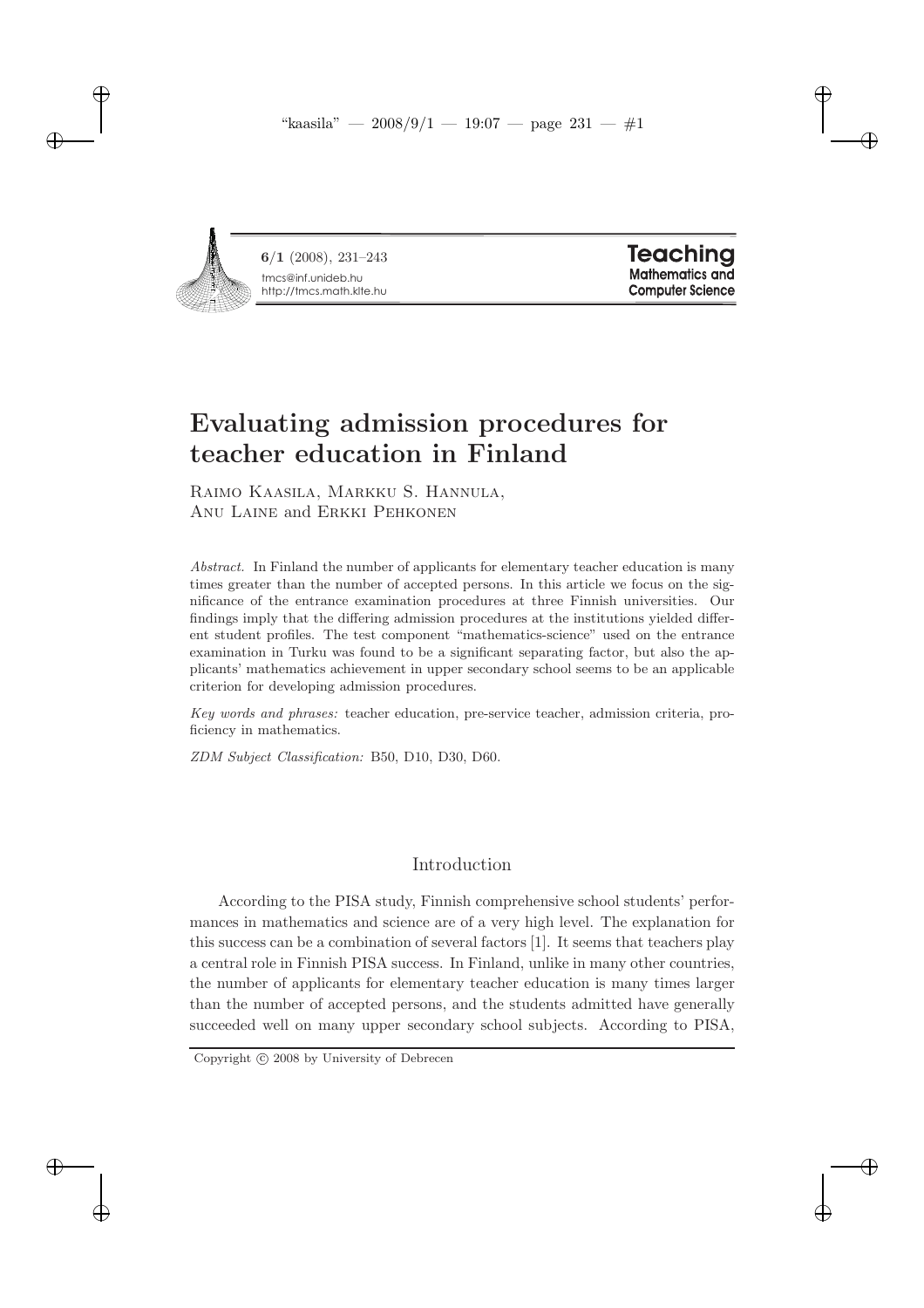#### 232 Raimo Kaasila, Markku S. Hannula, Anu Laine and Erkki Pehkonen

✐

✐

✐

✐

in Finland comprehensive school students' attitudes towards mathematics are, however, among the lowest in Europe.

In Finland there is an annual conference considering the development of admission process for teacher education. The prevailing perspective in Finland has been that there is no need to emphasize mathematics in the enrolment procedures. This view implicitly assumes that regardless the mathematical background and competence of the elementary teacher student she or he can become a good mathematics teacher. However, the results of prior research show that in Finland many pre-service elementary teachers' proficiency in mathematics is not good enough in the beginning of their studies from the viewpoint of their future career [2].

In order to emphasize mathematical competencies in the admission procedure, it is possible to give credit for applicants according to their achievement in the mathematics examination of the national Matriculation Examinations (ME). This approach can be criticized for focusing on mathematical content (e.g. algebra and calculus) that is not very relevant to elementary education. In order to measure more accurately such competencies that are central to elementary mathematics teachers, it seems to be useful to design a specific mathematics test for the admission examinations.

This study is a part of the research project "Elementary teachers' mathematics: Development of mathematical thinking of elementary teachers students in their studies" (project  $\#$  8201695), which is financed by the Academy of Finland. (Here elementary teacher education means teachers teaching in 1–6 grades.) As one aspect of this project, we looked at the level of mathematical competence of students from the Universities of Turku, Helsinki and Lapland who had entered through four different admission procedures.

# Teacher students' proficiency in mathematics

We see, as Shulman, that the central parts of teacher competencies are (general) pedagogical knowledge, content knowledge and pedagogical content knowledge [3]. In Finland teacher education gives versatile competence in general pedagogical knowledge. Teachers' professional development, the emphasis on reflection and teacher empowerment has become central topics in Finnish teacher education [4]. Every teacher student completes a master thesis in educational science. This kind of scientific education distinguishes Finland from many other countries.

In this article we are focusing on the mathematical content knowledge of the elementary education teacher students. By applying [3], mathematical content

 $\rightarrow$ 

✐

✐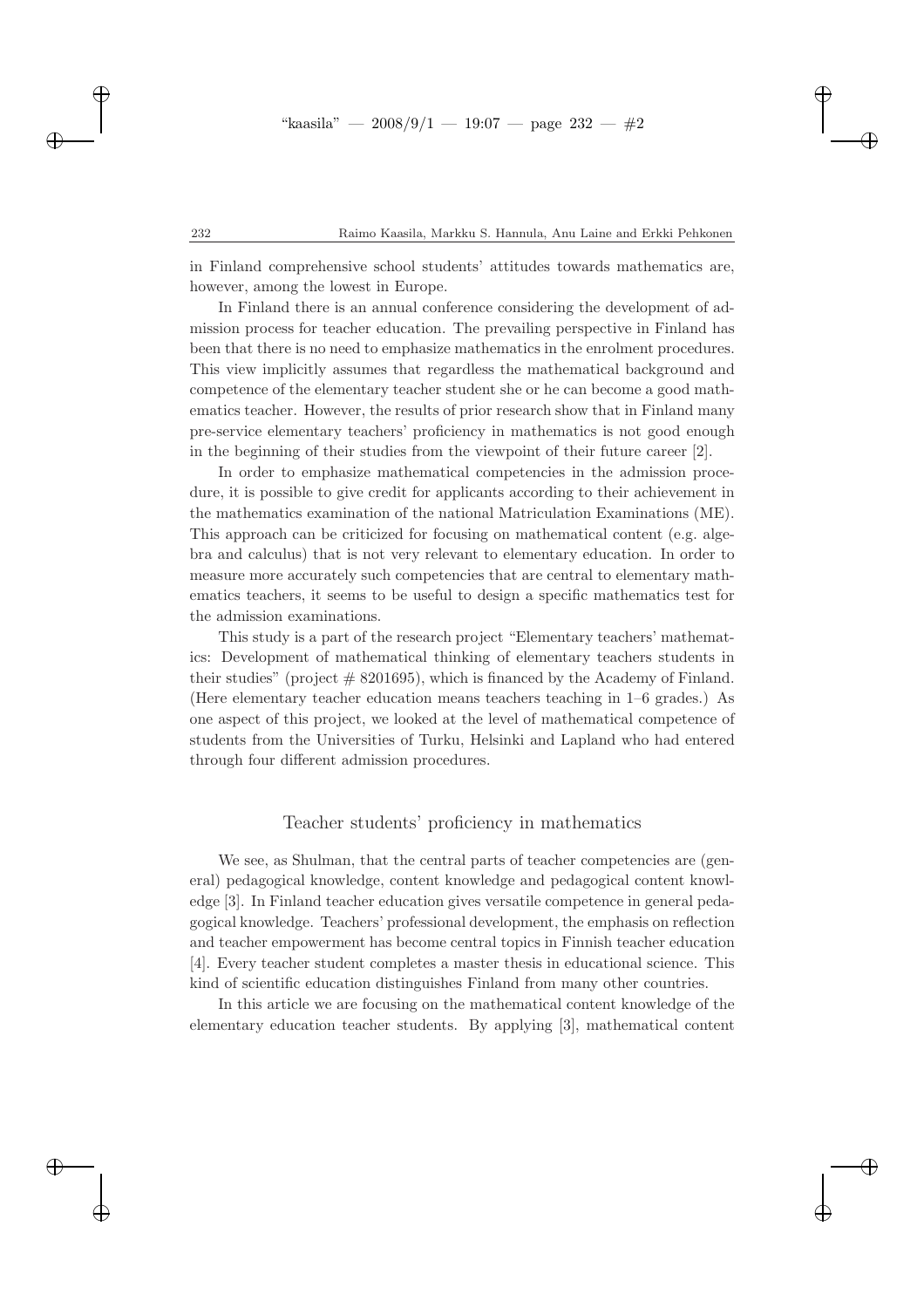$\rightarrow$ 

✐

✐

✐

knowledge is knowledge about mathematics and its structure. It refers to the amount and organization of mathematical knowledge per se in the mind of a teacher. Mathematical proficiency can be defined as procedural knowledge and conceptual understanding [5, 6]. Here we use the following more detailed classification adopted by [7, p. 106]:

"The five strands of mathematical proficiency are (a) conceptual understanding, which refers to the student's comprehension of mathematical concepts, operations, and relations; (b) procedural fluency, or the student's skill in carrying out mathematical procedures flexibly, accurately, efficiently, and appropriately; (c) strategic competence, the student's ability to formulate, represent, and solve mathematical problems; (d) adaptive reasoning, the capacity for logical thought and for reflection on, explanation of, and justification of mathematical arguments; and (e) productive disposition, which includes the student's habitual inclination to see mathematics as a sensible, useful, and worthwhile subject to be learned, coupled with a belief in the value of diligent work and in one's own efficacy as a doer of mathematics."

According to earlier studies, there are some important topics in the elementary mathematics curriculum that many elementary teacher students find hard to master. This becomes even more apparent when we look beyond computational skills, and expect teachers to understand the fundamental concepts properly. The challenging topics to understand and to teach are e.g. division [8, 9] and rational numbers [10, 11]. Mathematical reasoning based on the logic of natural numbers seems to be very resilient, and the changes that are required in order to use fractions and decimals are demanding. Rational numbers call for a different kind of thinking that has not received adequate attention in the schools. [10] This difficulty indicates that transition from whole numbers to rational numbers requires a conceptual change that is hard for many student teachers [12].

# Focus of the paper

Here, we focus on the significance of the entrance examination procedures for the initial mathematics proficiency of students admitted to the elementary teacher education programs (at three universities). The main research problem is "What kind of connection there are between these different admission procedures and students' level of proficiency in mathematics at the beginning of their studies?" This question could be specified by sub-questions as "How can we confirm the level of mathematical proficiency in new teacher students?", "How can we

✐

✐

✐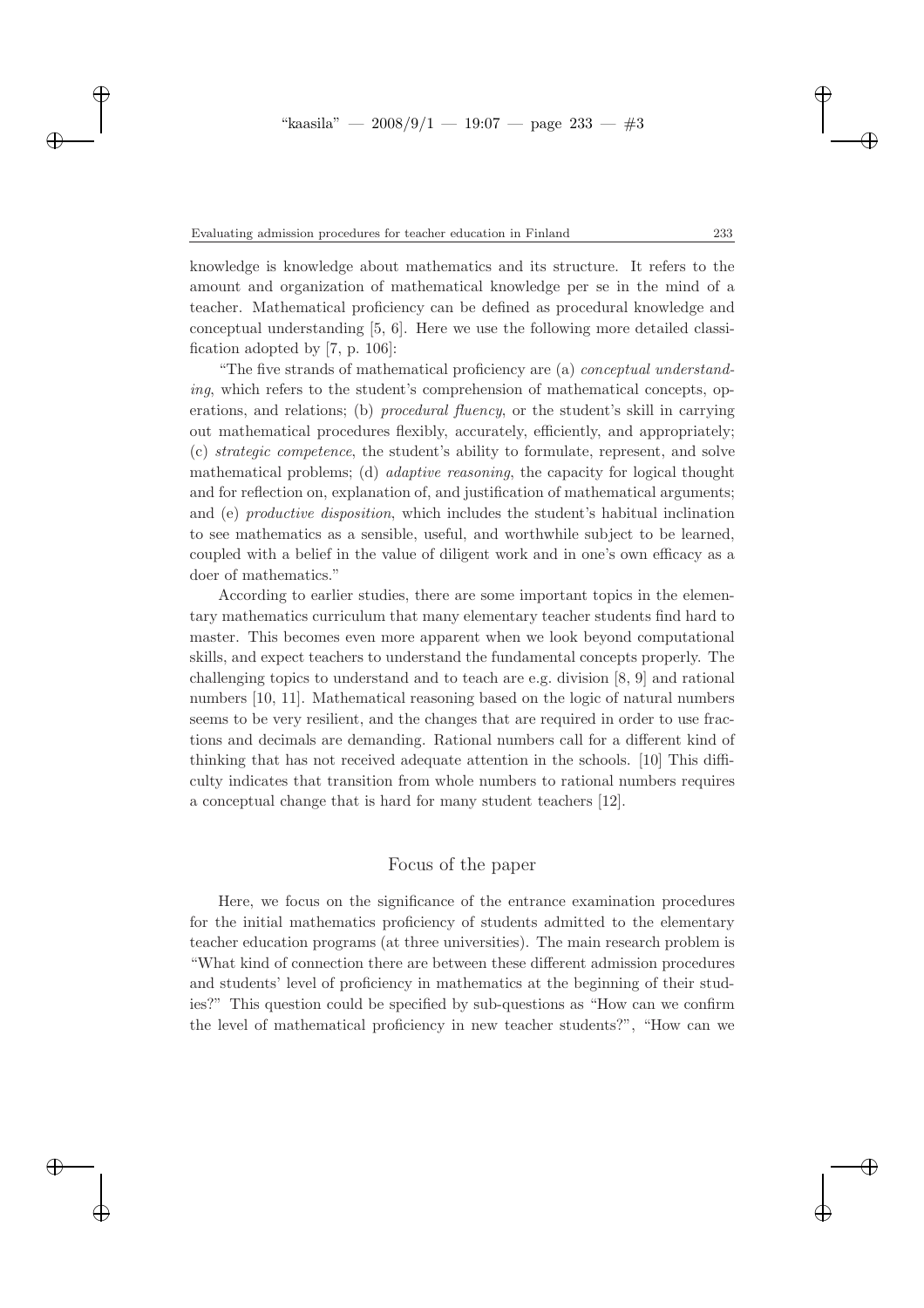✐

✐

✐

✐

improve our entrance procedure, in order to select students with higher quality of mathematical proficiency?"

# Admission procedures

For more than twenty years, some universities have assessed the initial proficiency in mathematics of pre-service elementary teachers using diagnostic tests, and a variety of remedial measures has been discussed, one being the inclusion of mathematics as a criterion for admission [13]. The pattern seems to have been the following: about one-third of the students admitted to teacher education in these universities have completed the advanced mathematics curriculum in upper secondary school; about one-third have completed the general curriculum and done mathematics as one of their subjects on the Matriculation Examination (ME); and the last third have completed the general curriculum but not done mathematics on the ME. About one student in ten has real difficulties on diagnostic tests in tasks involving very basic skills; as a rule, these students come from the last third. [13]

In summer 2002 and 2003 admission to elementary teacher education in Finland comprised two phases. The first phase was the national joint application procedure, where applicants from all over Finland could apply to any of the teacher education programs in Finland. In this phase points were awarded for five component tests of the Matriculation Examination and for any additional merits (e.g., teaching experience or previous university studies). In Finland the ME has been a very extensive written examination and as such has had an important role in the admission procedure. A satisfactory score on the ME on the test of the advanced upper secondary mathematics curriculum yielded additional points in the first phase of the joint application procedure. Yet, it had no bearing on the outcome of the second phase of the admission.

The second phase of admission procedures to elementary teacher education varied somewhat at different universities. Here we focus on the admission procedures at three Finnish universities: Turku (TU), Helsinki (HU), and Lapland (LU). Two different groups of students were studied at the University of Helsinki: HU1 comprised of teacher students who were studying full time, HU2 of students with teaching experience who were studying part time while working full time in the schools.

In Turku, the second phase of admission procedure comprised of four components: 1) a test assessed the applicants' readiness to analyze educational topics

 $\rightarrow$ 

✐

✐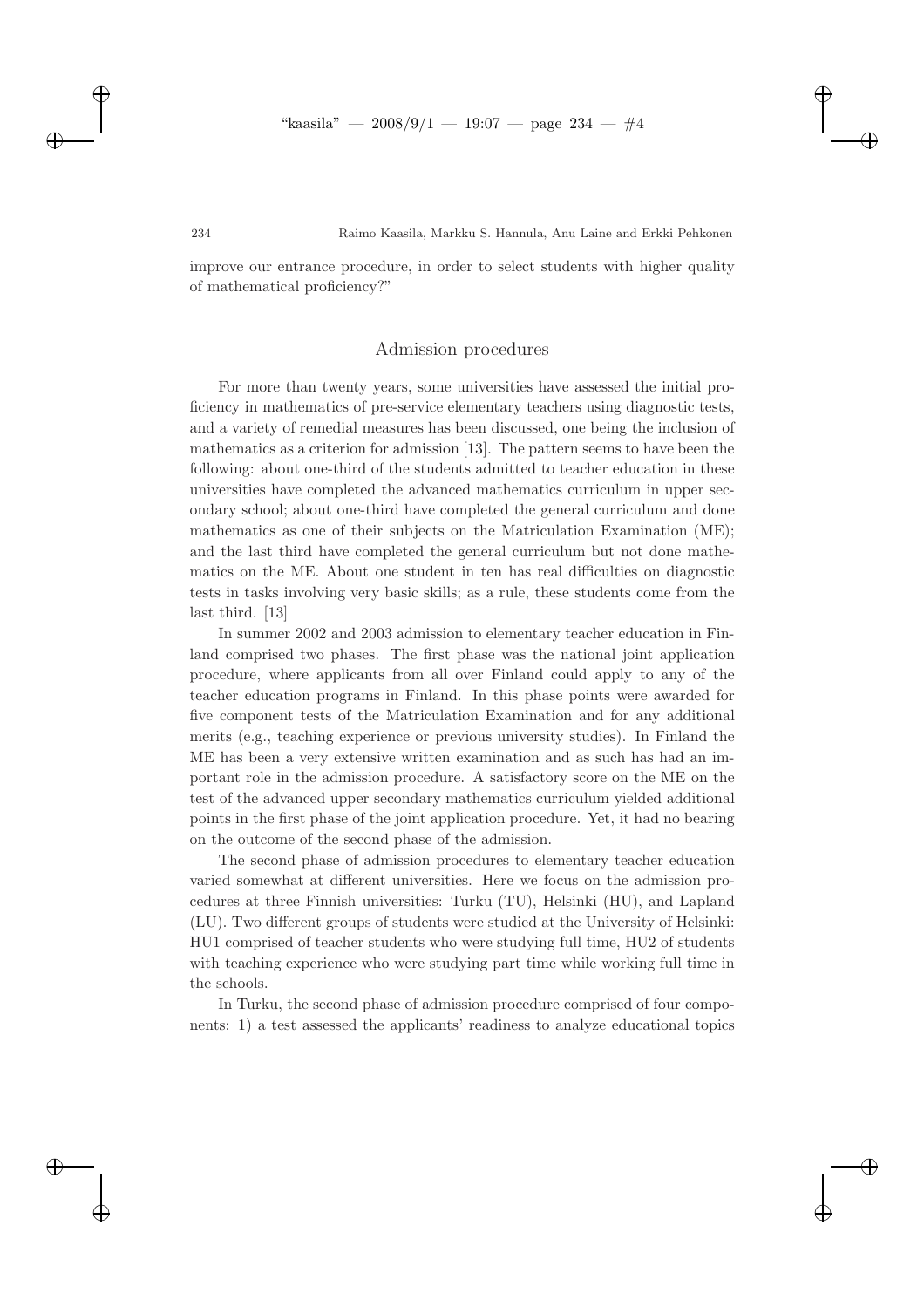$\rightarrow$ 

✐

✐

✐

comprehensively; 2) a group task assessed interactive skills; 3) a personality assessment measured self-image; and 4) a test of mathematics and science designed primarily to measure applicants' mathematical thinking. The inclusion of this last component had been decided upon in summer 2000, and it proved to have been the decisive criterion for about one-third (29%) of students admitted to the elementary teacher education program in that year: without this component they would not have been selected. Against presuppositions, a test of mathematics and science did not favor men, but was neutral with relation to gender. [14]

The second phase of admission procedure at the University of Lapland (located in Rovaniemi) comprised of 1) a test based on educational materials distributed at the examination, 2) a group discussion and 3) an interview. In the group session each applicant had to introduce a topic, lead a discussion and take part in discussions led by others. In summer 2002, in the University of Lapland an admission procedure (unlike that used elsewhere) did not include a written examination of assigned reading in educational science (http://www.urova.fi /?deptid=12368).

The second phase of admission procedure for the HU1 at the University of Helsinki comprised 1) short essays of educational science based on materials provided at the examination. The parts 2 and 3 of the admission procedure were the same as in the University of Lapland. The HU2 was intended for applicants with at least 16 months' teaching experience; they did not apply through the joint application procedure but, rather, those who were most successful 1) on the written examination were selected for 2) an interview and 3) teaching demonstration (http://www.edu.helsinki.fi/ktt/valinnat/hakues03.pdf).

# Method

### Research persons

The present study is a co-operative undertaking of the departments of teacher education at three Finnish universities—the Universities of Turku, Helsinki, and Lapland. Students ( $N = 269$ ) at these universities differ in many respects. The universities are located in different parts of Finland and vary in enrolment. The University of Lapland is located in northern Finland. In contrast to the other two universities, the basic course in mathematics at the University of Lapland was given during the second year; accordingly, the students there who were involved in

✐

✐

✐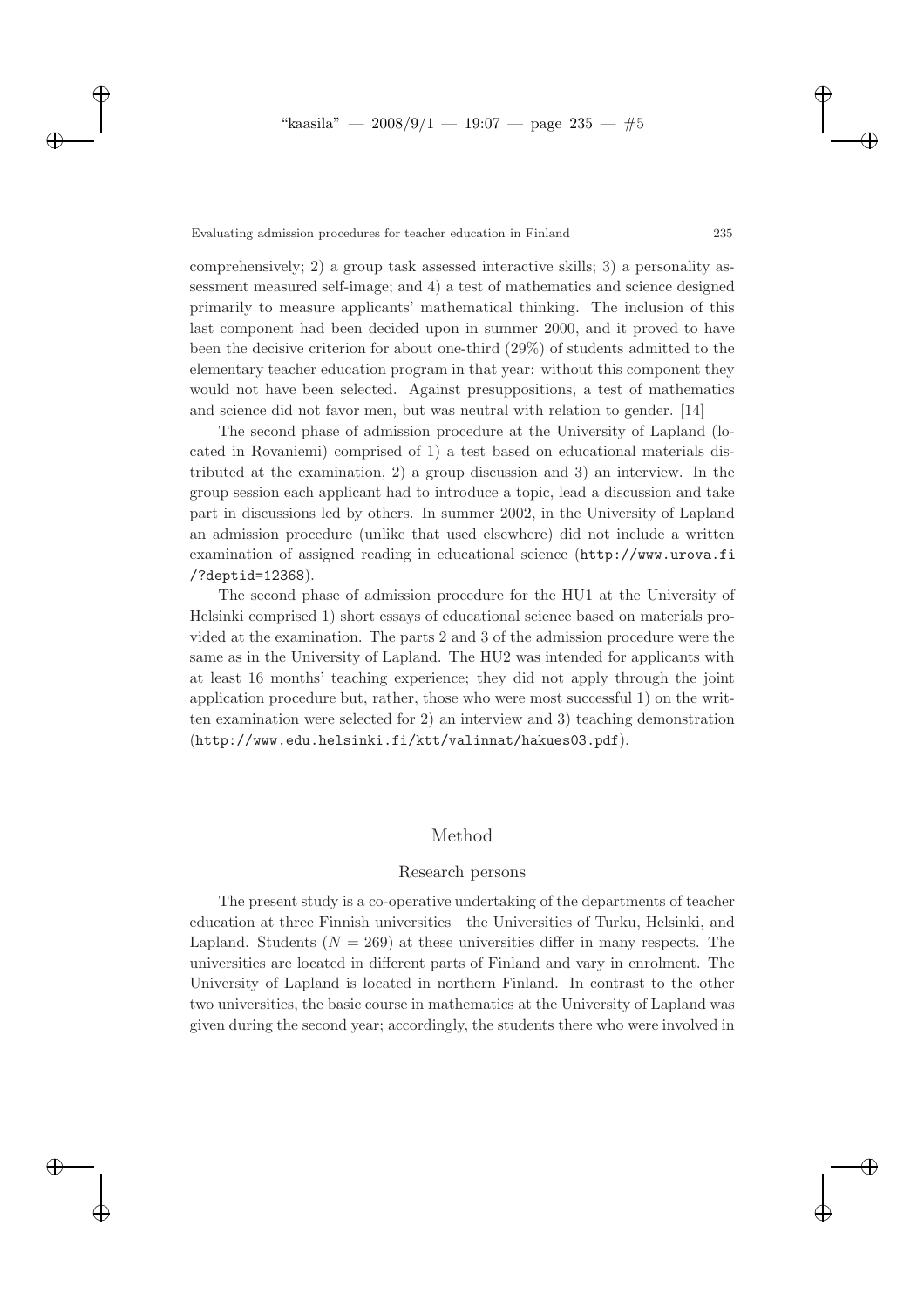✐

✐

✐

✐

this study were chosen in summer of 2002, whereas those at the other institutions were chosen in 2003.

# Data

Data for the project were collected using a questionnaire and a test. The aim of the questionnaire was to measure students' beliefs and attitudes of mathematics (for details, see [15, 16]), whereas the test revealed their proficiency in mathematics. The questionnaire and the proficiency test were administered in all three universities in autumn 2003 at the first lecture in mathematics education. Students had 60 minutes time to complete the test and the questionnaire. In this article we concentrate on the results of the proficiency test of mathematics.

The initial proficiency test contained a total of 12 mathematical tasks. The focal content areas were rational numbers and related operations (in particular division), because previous research indicates that these are problem areas [17, 18]. All in all, the initial proficiency test focused on content knowledge different from that tested in upper secondary courses and on the mathematics component of the Matriculation Examination. The tasks of the initial proficiency test measured many aspects that [7] has introduced. An example of a task measuring mainly conceptual understanding in rational numbers is, as follows: "How many numbers there are between 0.4 and 1.3? Why?" The next task measured procedural fluency: "Divide  $7 \div 12$  by using long division algorithm". An example of a task measuring mainly strategic competence is: "Write a word problem for task  $6 \div 24$ and solve it". The next task is measuring mainly adaptive reasoning: "We know, that  $498:6 = 83$ . How could you conclude from this relationship (without using long division algorithm), what is  $491 : 6 = ?."$ 

### Analysis

We analyzed if the following factors differ between three universities (and between four groups): students' mathematics background (gender, course selection), their average upper secondary school mathematics grades and their performance on the test of initial proficiency in mathematics. We also were interested about the differences between the genders. So we made the following null hypotheses: There are no differences between the groups. There are no difference between the genders. We applied t-test to determine whether observed differences between the

 $\rightarrow$ 

✐

✐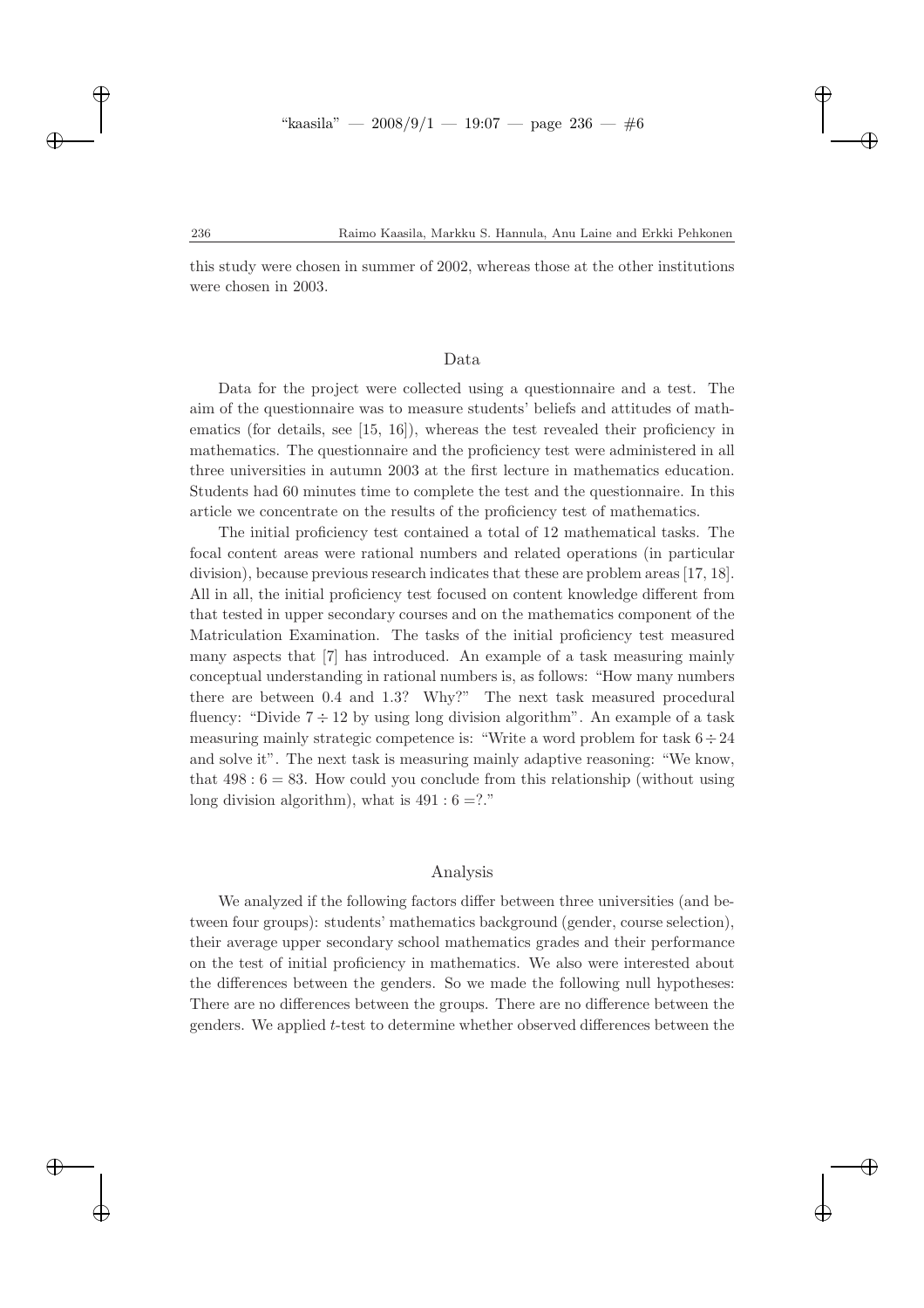$\rightarrow$ 

✐

✐

✐

means of the groups can be considered statistically significant. We chose a significance level of 0.05. Finally we determined whether the null hypotheses should be accepted or rejected.

# Results

Table 1 shows the share of males in each student group as well as their mathematical background from school studies.

|                | Male students | Advanced studies in<br>mathematics in school |
|----------------|---------------|----------------------------------------------|
| LU $(N = 58)$  | 36%           | 36%                                          |
| $TU(N = 75)$   | $16\%$        | 45%                                          |
| $HUI (N = 94)$ | 20%           | 35%                                          |
| $HU2(N = 42)$  | 21\%          | 12%                                          |

*Table 1.* Students' mathematics background at the universities

As Table 1 shows, Turku selected the highest proportion of students who had completed the advanced curriculum in mathematics in upper secondary school. The difference is statistically significant. The proportions of students receiving one of the top three grades (on the seven-point scale) on the test of advanced mathematics on the Matriculation Examination at the institutions studied were: TU 18%, HU1 11%, and LU 7%. There were no students at this level of achievement in the supplementary quota at Helsinki (HU2). The corresponding proportions for the students of the general curriculum were: TU 41%, HU1 35%, LU 29% and HU2 12%. The students in the group HU2 were on average ten years older than students in other groups, and they also had more teaching experience.

The highest averages for advanced mathematics can be found in the groups HU1 and TU (Table 2). The relative proportion of excellent (two of the top grades) varied as follows: TU 32%, HU1 29%, LU 14% and HU20%. Where the general curriculum is concerned, teacher students at the University of Turku clearly had the highest averages; the difference vis- $\grave{a}$ -vis the weaker groups— LU and HU2—is statistically slightly significant. The percentages of grades of excellent differ to a statistically highly significant degree among the institutions: TU 63%, HU1 36%, LU 34 and HU2 17%.

✐

✐

✐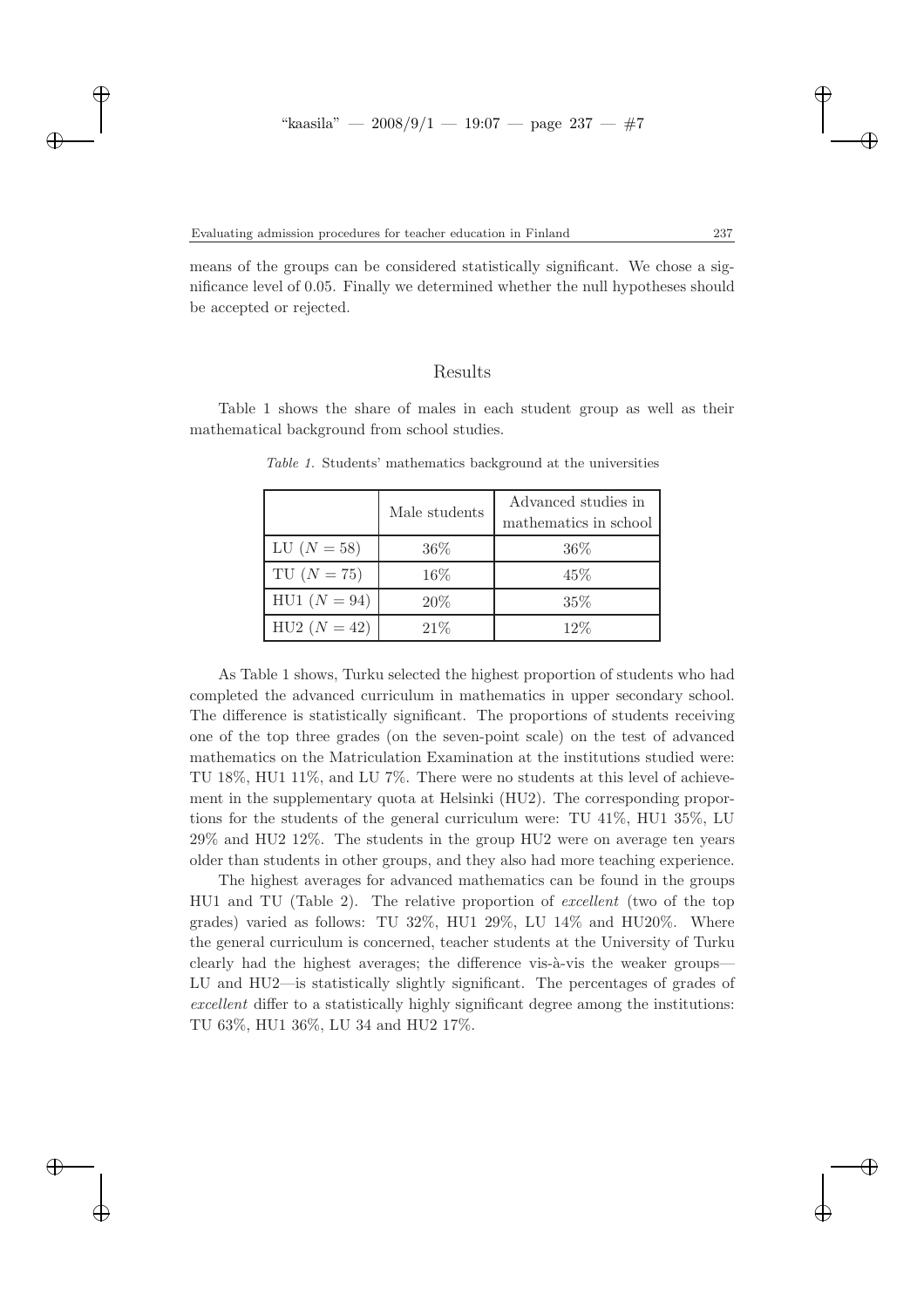#### 238 Raimo Kaasila, Markku S. Hannula, Anu Laine and Erkki Pehkonen

✐

✐

✐

✐

|     | Advanced curriculum   General curriculum |      |
|-----|------------------------------------------|------|
| LU  | 7.38                                     | 8.19 |
| TU  | 7.97                                     | 8.65 |
| HUI | 8.03                                     | 8.13 |
| HU2 | 7.40                                     | 7.28 |

*Table 2.* Average upper secondary school mathematics grades of students admitted to teacher education. Scale: 4 (fail) to 10 (excellent).

On the initial proficiency test in mathematics the highest possible score was 50 points. The differences in scores on the test among the groups was statistically highly significant ( $p = 0.000$ ) (Table 3). The results for the group at the University of Turku were better to a statistically highly significant degree than those for the basic and supplementary quota students at the University of Helsinki and for the students at the University of Lapland. The difference between students in the basic and supplementary quotas at the University of Helsinki was slightly significant.

|                 | All   | Women | Men   | $P$ (gender) |
|-----------------|-------|-------|-------|--------------|
| LU              | 27.45 | 25.86 | 30.26 | 0.084        |
| TU              | 33.36 | 32.94 | 35.56 | 0.027        |
| HU <sub>1</sub> | 29.13 | 27.58 | 35.26 | 0.002        |
| HU2             | 25.73 | 24.28 | 31.09 | 0.063        |
| A11             | 29.40 | 28.35 | 32.98 | 0.001        |

*Table 3.* Students' performance on the test of initial proficiency

Male students performed better on the proficiency test than female students to a statistically highly significant degree. The differences between the two genders in this regard varied by institution, however. The levels of significance were affected by the small number of male students at certain of the departments studied.

As Table 3 indicates, the female students at the University of Turku performed better on the proficiency test than female students elsewhere; the difference was statistically highly significant ( $p = 0.000$  in all cases). The female students in the basic quota at the University of Helsinki performed better than

 $\rightarrow$ 

✐

✐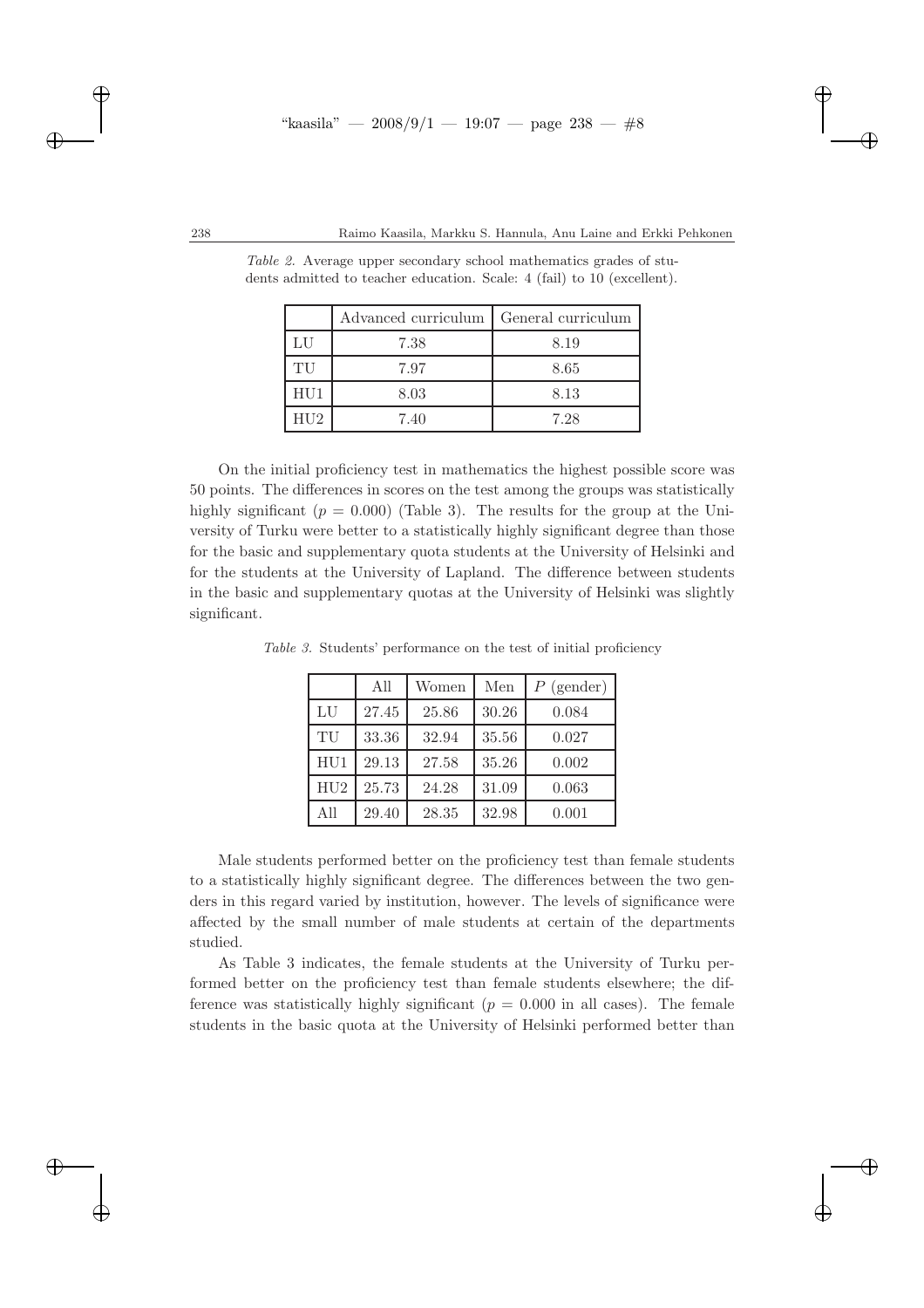$\rightarrow$ 

✐

✐

✐

those in the supplementary quota to a statistically slightly significant degree  $(p = 0.101)$ . The test scores of the male students at the University of Lapland were lower than those for male students elsewhere. Owing to the small number of male students, the differences are only slightly significant. The trend on the components of the initial proficiency tests—mathematical understanding and calculation—was the same as for the test overall: the difference between universities was significant, with the students at the University of Turku achieving the best results.

The percentages of students by institution who scored in the top quartile on the proficiency test were as follows: TU 32%, HU1 29%, LU 19%, HU2 7%. Of those scored at this level on the test, 34% had completed the general mathematics curriculum in upper secondary school; of these, 65% had earned a grade of excellent on their upper secondary transcript and the rest had a grade of 8 (good). Of those scoring in the top quartile with an advanced mathematics background, 43% had a grade of excellent, 36% a grade of 8, 16% a grade of 7, and 5% a grade of 6 on their upper secondary transcript. The number of lowest grades in general and advanced mathematics was distributed rather evenly among the institutions studied.

Of the 67 students who scored in the lowest quartile on the proficiency test, 35 had completed the general mathematics test on the Matriculation Examination; only four had taken the advanced test. Seven percent of the students admitted to teacher education at the University of Turku fell within this lowest quartile, a percentage considerably smaller than at other universities. Of the ten students with the poorest performance on the proficiency test, eight had not done mathematics as part of their Matriculation Examination, and the remaining two had received the lowest grade.

## Discussion and conclusion

The findings presented here allow us to conclude that there is a connection between the admission procedures and students' level of proficiency in mathematics at the beginning of their studies: the differing admission procedures at the institutions yielded different student profiles. The mathematics-science component used on the entrance examination in Turku was found to be a significant separating factor. In Turku a higher proportion of students had completed the

✐

✐

✐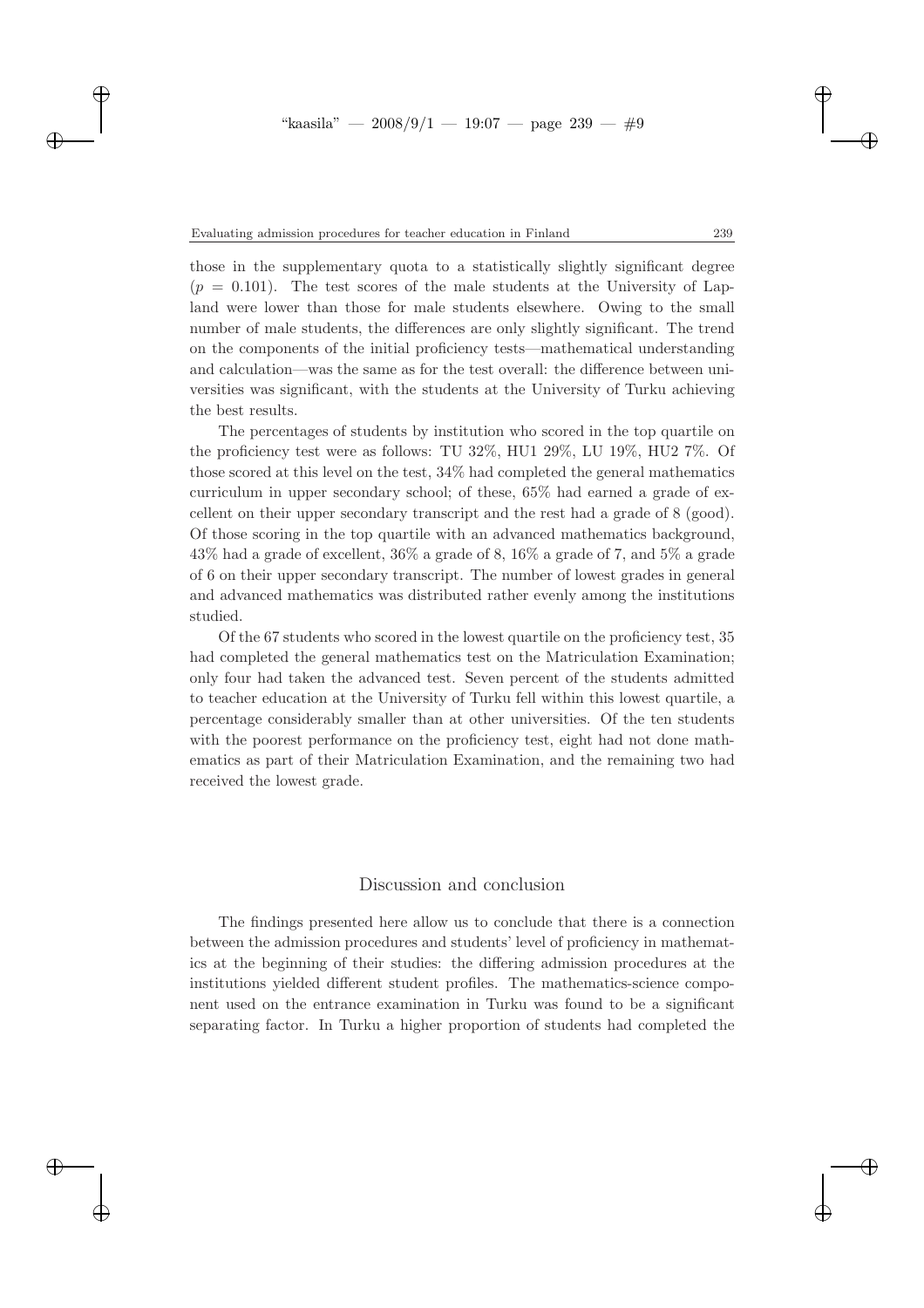#### 240 Raimo Kaasila, Markku S. Hannula, Anu Laine and Erkki Pehkonen

✐

✐

✐

✐

advanced mathematics curriculum in upper secondary school. They also had comparatively higher grades on the general and advanced tests of mathematics on the matriculation examinations.

The students in the group 2 at the University of Helsinki differed from the other groups not only in their having a weaker proficiency measured by upper secondary school marks and weaker self-confidence but also in terms of other factors: They clearly had more teaching experience and they had the poorest performance on the test of mathematical proficiency. Their poor performance on the proficiency test can likely be attributed to the fact that they had been out of school longer than the others and that many of them had worked for a long time as kindergarten teachers, i.e., an occupation in which they did not teach mathematics.

The general mathematics curriculum at upper secondary level is a sufficient foundation for successful performance on the mathematical proficiency test, which measures content encountered in elementary school. To be sure, all of the students with a general mathematics background who scored in the top quartile on the proficiency test also had a grade of at least 8 on their upper secondary transcripts. However, we did not find in our study any group of students who would have performed well on the proficiency test but did not have a good grade on their transcripts. This would have been a strong argument showing that the admission procedure used in Turku was a robust one. Although the mathematics-science component of the entrance examination did not have particularly great added value, the test seems to weed out those whose level of proficiency is poor. One alternative to having an admission examination for mathematics would be to take students' grades on the Matriculation Examination into account in the second phase of the admissions process. Nearly half of those whose performance fell in the lowest quartile had not even done mathematics test as part of their Matriculation Examination.

In addition to mathematical proficiency it is important to see also the other competencies. Especially, many pre-service teachers have a negative attitude toward mathematics. Our findings from the affective domain are similar to the ones on achievement [15].

How can we improve our admission procedure, in order to select students with sufficient level of mathematical proficiency? Based on our study, we want to make some recommendations for the teacher education selection procedure: The direction in which student admission procedures should be developed largely depends on the objectives. If the aim is to have students with a sound initial proficiency

 $\rightarrow$ 

✐

✐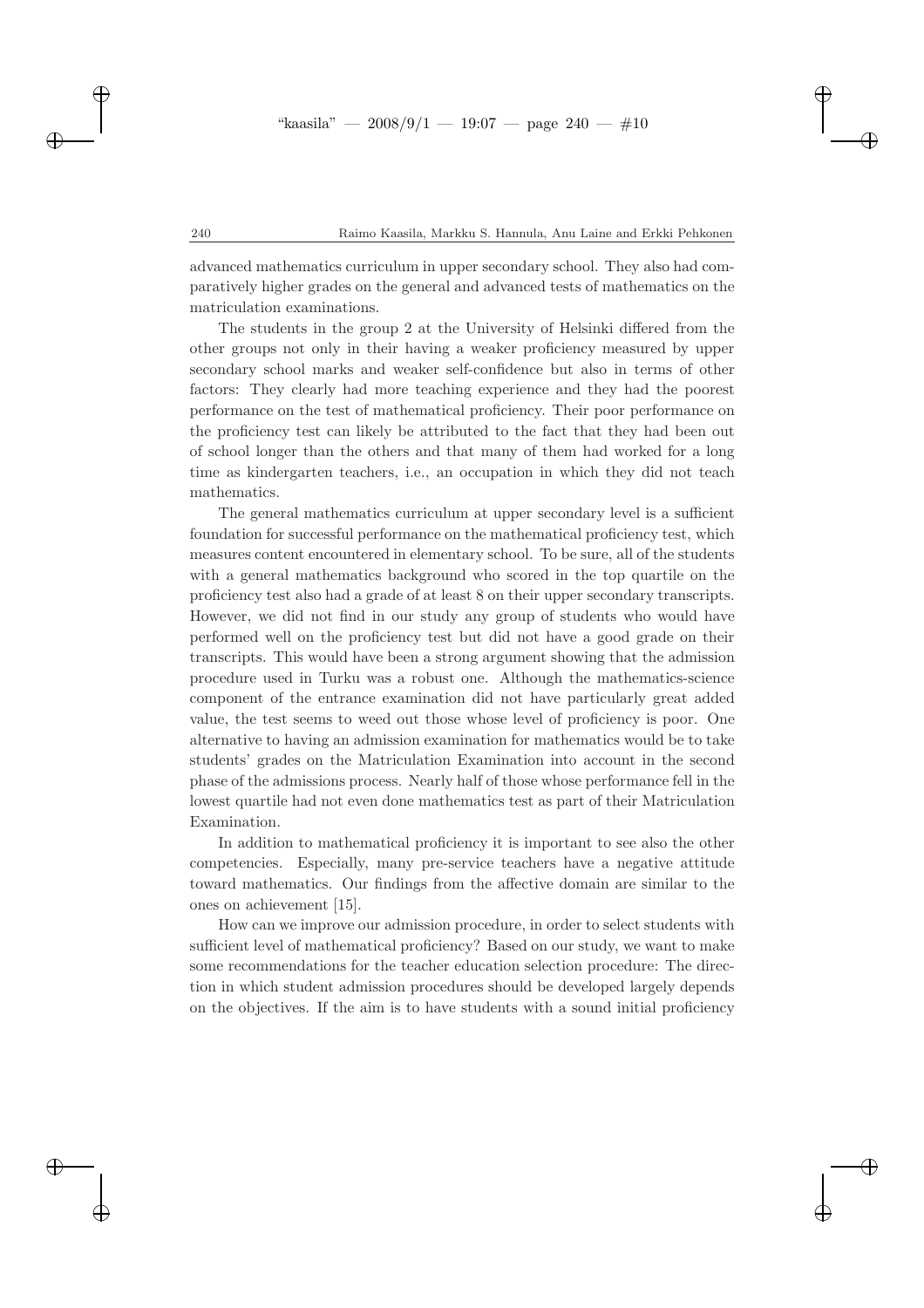$\rightarrow$ 

✐

✐

✐

in mathematics, the admission procedure used in Turku is a worthwhile option. Support for the model can be found in research conducted by [14], who analyzed the data collected from the admission examination given in 2000. They concluded that none of the four components used in admission examination in Turku played a dominant role in obtaining admission to teacher education program. Each component measured a separate dimension of the applicant's achievement. In our opinion either a proficiency test or students' mathematics grades on the Matriculation Examination should be a significant criterion in the admission process. However, the national trend in Finland has recently gone to the opposite direction: the grades on the ME have no longer taken into account in the first phase of the admission procedure.

Many studies indicate that scores on the Pre-Professional Skills Test (reading, writing, mathematics) are weak predictors of success in teacher preparation programs [19]. Considerations of predictability also prompt the question how diverse a repertoire of methods the pre-service mathematics teacher must have. A good content knowledge in mathematics is not sufficient in itself in the work of elementary teachers: one problem facing students who have been successful in school mathematics is that they may sustain teacher-centered beliefs and lack the ability to put themselves in the place of weaker pupils [20]. Didactic skills (e.g. a good pedagogical content knowledge in mathematics) and a positive attitude towards mathematics are also important elements of the teacherhood, and on these we can try to influence during teacher education. The results of our article support the view presented by [21]: it is a complex task to select the best candidates for teacher education because we must take into account so many different aspects.

# References

- [1] E. Pehkonen, M. Ahtee and J. Lavonen (eds.), *How Finns learn mathematics and science*, Sense Publishers, Rotterdam, 2007.
- [2] K. Merenluoto and E. Pehkonen, Elementary teacher students' mathematical understanding explained via conceptual change, in: *Proceedings of the PME-NA XXIV*, (D. Mewborne, P. Sztajn, D. Y. White, H. G. Wiegel, R. L. Bryant and K. Nooney, eds.), ERIC, Columbus (OH), 2002, 1936–1939.
- [3] L. S. Shulman, Those who understand: Knowledge growth in teaching, *Educational researcher* 15 (1986), 4–14.
- [4] J. Lavonen, H. Krzywacki-Vainio, M. Aksela, L. Krokfors, J. Oikkonen and H. Saarikko, Pre-service teacher education in chemistry, mathematics and physics, in:

✐

✐

✐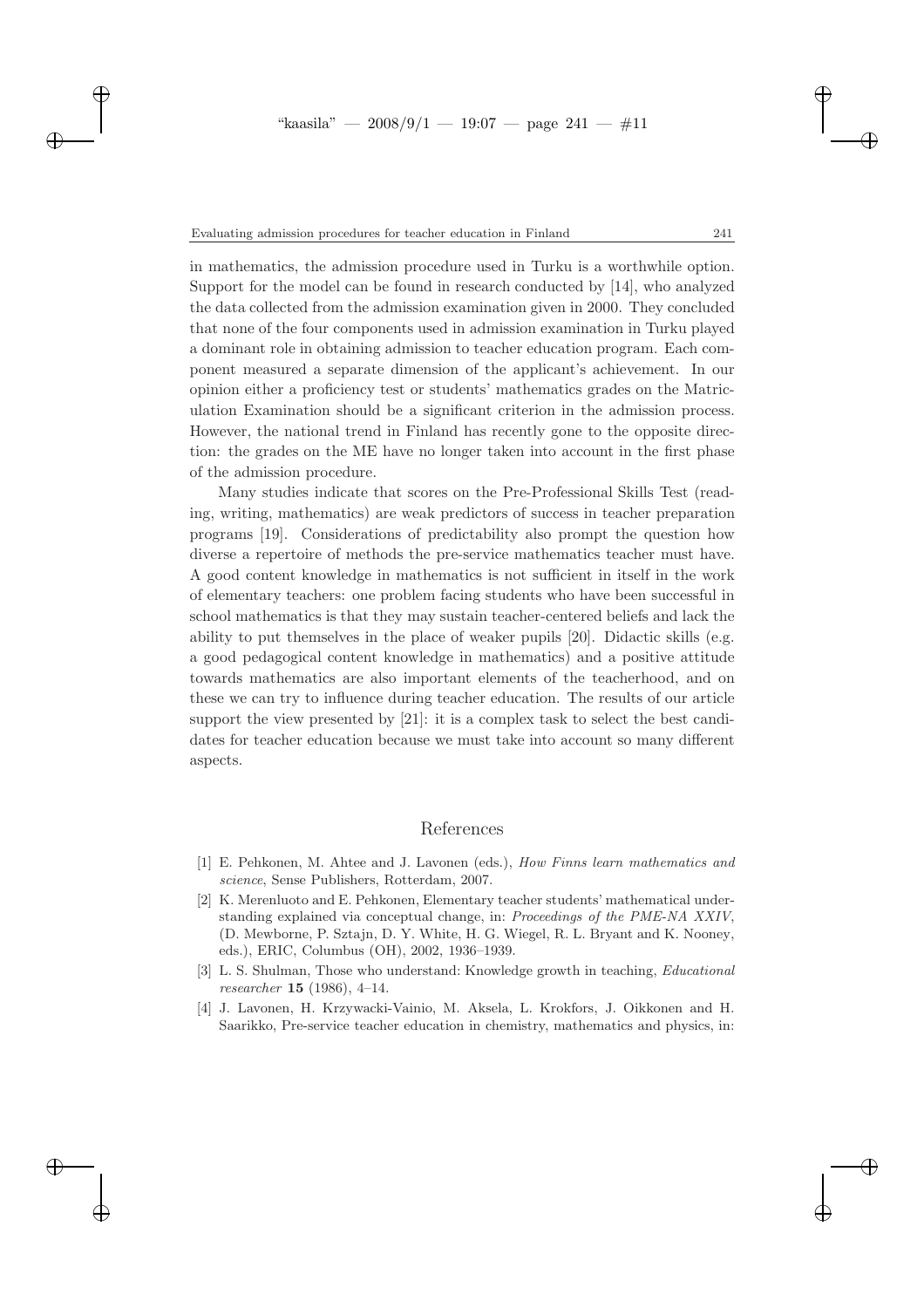✐

✐

✐

✐

*How Finns learn mathematics and science*, (E. Pehkonen, M. Ahtee and J. Lavonen, eds.), Sense Publishers, Rotterdam, 2007, 49–67.

- [5] J. Hiebert and P. Lefevre, Conceptual and procedural knowledge in mathematics: An introductory analysis, in: *Conceptual and procedural knowledge; the case of mathematics*, (J. Hiebert, ed.), Erlbaum, Hillsdale, NJ, 1986, 1–27.
- [6] L. Haapasalo and D. Kadijevich, Two types of mathematical knowledge and their relation, *Journal für Mathematik-Didaktik* 21 (2000), 139–157.
- [7] J. Kilpatrick, Understanding mathematical literacy: the contribution of research, *Educational Studies in Mathematics* 47 (2001), 101–116.
- [8] M. A. Simon, Prospective elementary teachers' knowledge of division, *Journal for Research in Mathematics Education* 24 (1993), 233–254.
- [9] R. Kaasila, A. Laine, M. Hannula and E. Pehkonen, Pre-service elementary teachers' understanding on division and strategies used, in: *Problem Solving in Mathematics Education. Proceedings of the ProMath meeting June 30—July 2*, (E. Pehkonen, ed.), University of Helsinki, Faculty of Behavioral Sciences, Research report 261, 2005, 83–94.
- [10] P. Hartnett and R. Gelman, Early understanding of numbers: paths or barriers to the construction of new understandings?, *Learning and Instruction* 4 (1998), 341–374.
- [11] D. Tirosh, Enhancing prospective teachers' knowledge of children's conceptions: the case of division of fractions, *Journal for Research in Mathematics Education* 31  $(2000), 5-25.$
- [12] K. Merenluoto, Conceptual change in mathematics, *Nordic Studies in Mathematics Education* 10 (2005), 17–34.
- [13] E. Pehkonen, Über mathematische Anfangsbereitschaften der Lehrerstudenten, in: *Mathematics education research in Finland. Yearbook 1983*, (P. Kupari, ed.), University of Jyväskylä, 1984, 93-105.
- [14] J. Tähtinen and H. Maijala, Luokanopettajakoulutuksen valintakokeita kehittämässä – valokiilassa vuoden 2000 valinnat Turun yliopiston opettajankoulutuksessa [Developing entrance examinations in elementary teacher education. Focus on admissions in the year 2000 at the University of Turku Department of teacher Education], in: *Opettajaksi soveltuvuuden moni-ilmeisyys valtakunnallisesti pun*taroituna, (P. Räihä and J. Kari, eds.), Jyväskylän yliopiston opettajankoulutuslaitos, Tutkimuksia 74, 2002, 75–98.
- [15] R. Kaasila, E. Pehkonen, M. Hannula and A. Laine, Pre-service elementary teachers' self-confidence in mathematics at the beginning of their studies, paper presented at ICME 10 conference, July 2004 in Copenhagen.
- [16] R. Kaasila, M. Hannula, A. Laine and E. Pehkonen, Socio-emotional orientations and teacher change, *Educational Studies in Mathematics* 67 (2008), 111–123.
- [17] M. Hannula, H. Maijala, E. Pehkonen and R. Soro, Taking a step to infinity: Student's Confidence with Infinity Tasks in School Mathematics, in: *Third European Symposium on Conceptual Change—A Process Approach to Conceptual Change*,

 $\rightarrow$ 

✐

✐